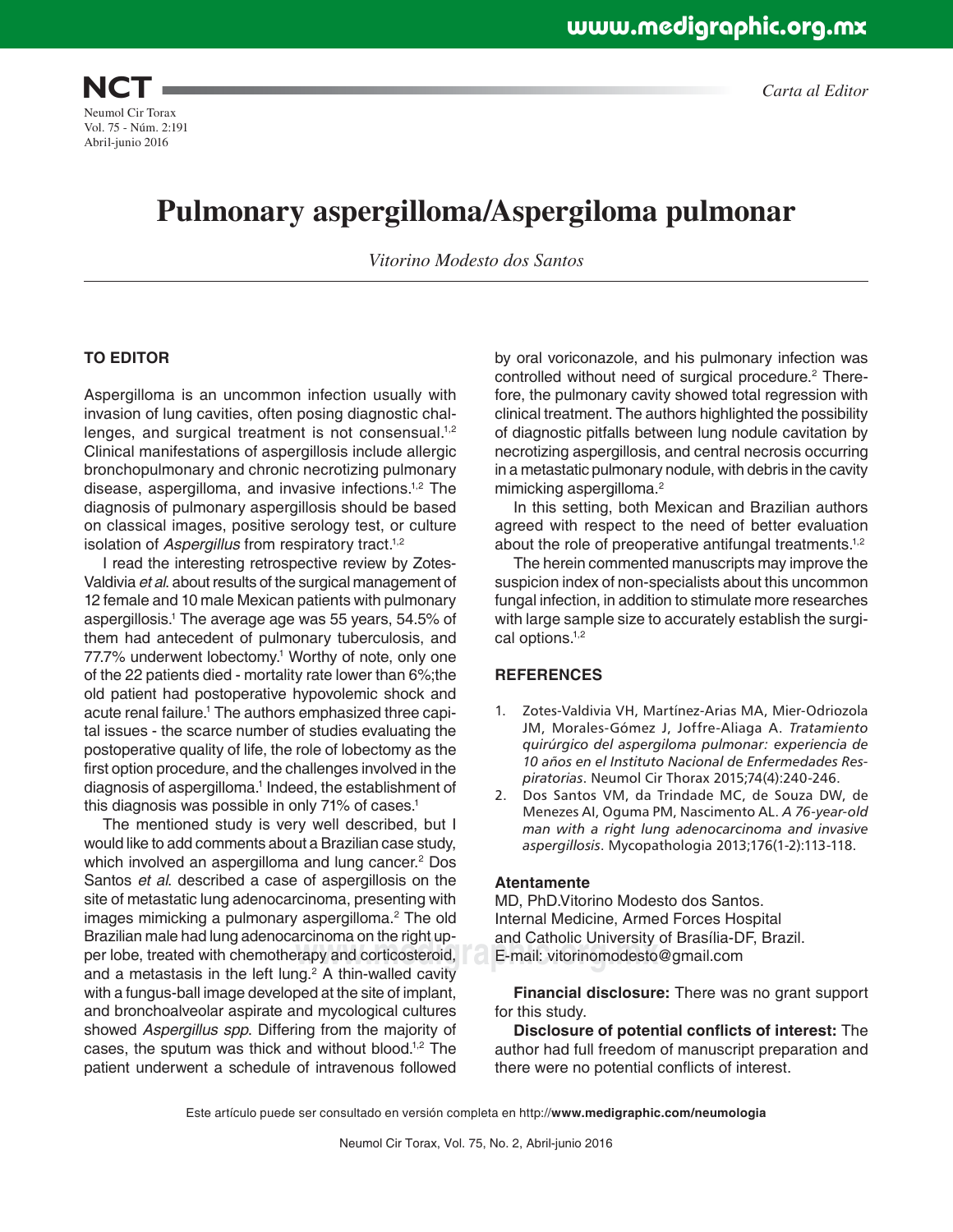## Neumol Cir Torax **NCT**

Vol. 75 - Núm. 2:192 Abril-junio 2016

# **Reply**

*Víctor Hugo Zotes-Valdivia, José M. Mier*

The authors thank your valuable comment. While we consider important the need for comparative studies of the medical and surgical treatment, it is clear that hemoptysis is the most common form of presentation of aspergilloma, with an incidence of approximately 80%,<sup>1</sup> 81.8% in our serie,<sup>2</sup> and this is definitely surgical indication in the treatment of cavitated lesions.

It is also worth mentioning that surgery in aspergilloma must be indicated from the time of diagnosis, even in patients without hemoptysis, since studies show conclusively that approximately 30% of patients with minor hemoptysis, might develop hemoptysis to compromise the life.<sup>3</sup> In addition, the prognosis varies if a patient is operated on electively and stable, compared to what is involved in the emergency and bleeding episode.

Conservative treatment should be limited to specific situations, such as patients with pulmonary functional reserve decreased, or in selected cases as published by you, in which, we assume that his patient was not a candidate for surgical treatment oncologically.1,4

## **REFERENCES**

- 1. Vaideeswar P, Prasad S, Deshpande JR, Pandit SP. *Invasive pulmonary aspergillosis: a study of 39 cases at autopsy*. J Postgrad Med 2004;50(1):21-26.
- 2. Zotes-Valdivia VH, Martínez-Arias MA, Mier-Odriozola JM, Morales-Gómez J, Joffre-Aliaga A. *Tratamiento quirúrgico del aspergiloma pulmonar: experiencia de 10 años en el Instituto Nacional de Enfermedades Respiratorias*. Neumol Cir Thorax 2015;74(4):240-246.
- 3. Garvey J, Crastnopol P, Weisz D, Khan F. *The surgical treatment of pulmonary aspergillomas*. J Thorac Cardiovasc Surg 1977;74(4):542-547.
- 4. Dos Santos VM, da Trindade MC, de Souza DW, de Menezes AI, Oguma PM, Nascimento AL. *A 76-year-old man with a right lung adenocarcinoma and invasive aspergillosis*. Mycopathologia 2013;176(1-2):113-118. doi: 10.1007/s11046-013-9651-2.

## **Sincerely**

Dr. Víctor Hugo Zotes Valdivia, Dr. José M. Mier. Instituto Nacional de Enfermedades Respiratorias Ismael Cosío Villegas, Ciudad de México.

E-mail: drzotesvaldivia@hotmail.com

# **www.medigraphic.org.mx**

Este artículo puede ser consultado en versión completa en http://**www.medigraphic.com/neumologia**